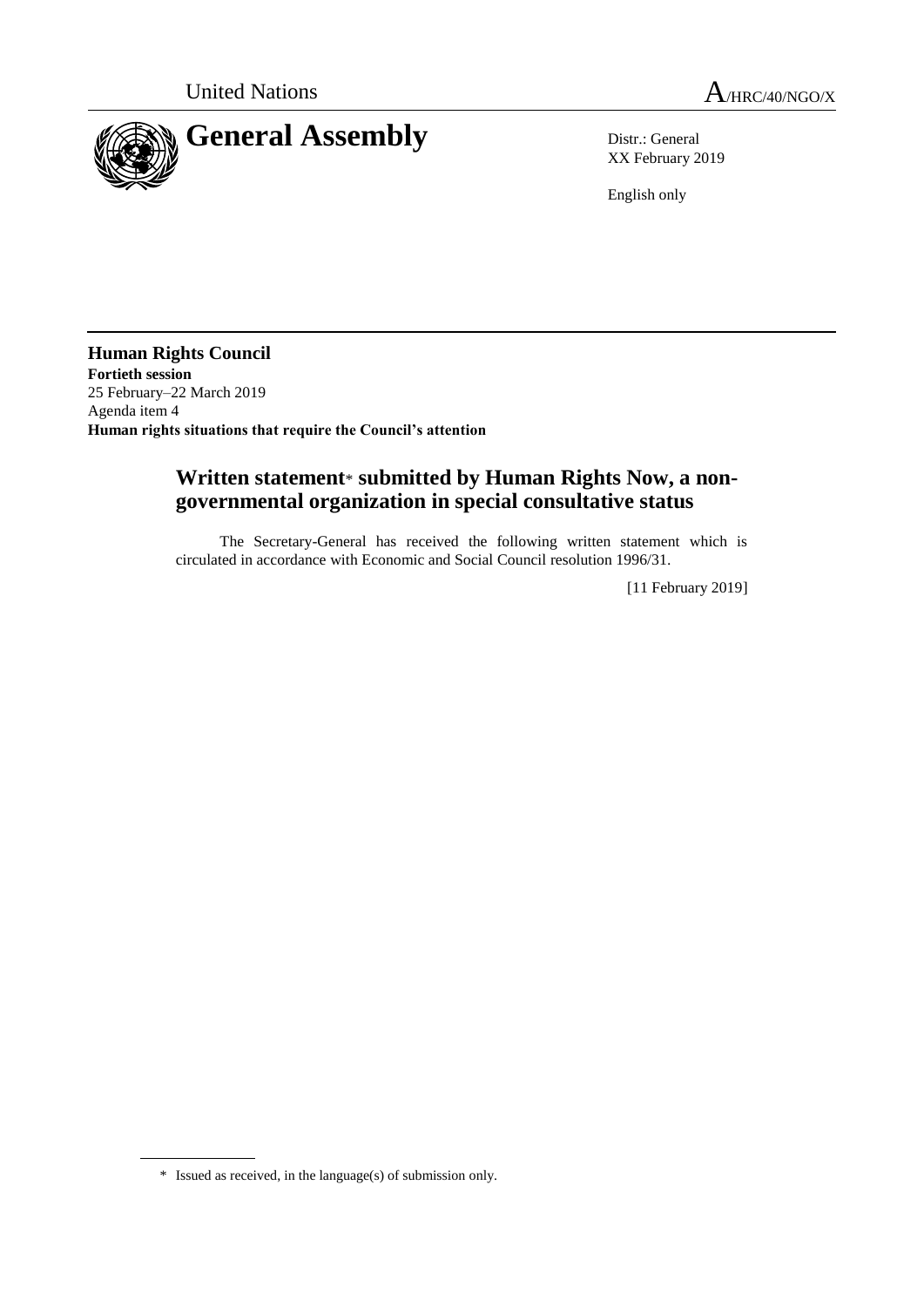# **The Government of Myanmar Must End the Grave Human Rights Violations against Minorities and Ensure Accountability.**

#### **1. The Dire Human Rights Situation in Myanmar**

Serious human rights problems remain unresolved in Myanmar despite widespread calls among UN bodies and the international community to the government. This includes meeting the humanitarian needs of displaced populations, ensuring a safe and rights-respecting environment in Rakhine state for repatriated Rohingya refugees, ensuring accountability for violations by the Myanmar military (Tatmadaw) and persons acting under its direction, and ending the punishment of journalists and activists which silence their legitimate activities.

Human Rights Now (HRN), a Tokyo-based international human rights NGO, shares the deep concern of the international community towards the culture of impunity and attacks on civic space currently displayed in Myanmar, and we call on the government of Myanmar to protect displaced populations, hold perpetrators accountable for serious violations, and respect the freedom of expression of journalist and activists.

#### **2. The Vulnerable Situation for Displaced Rohingya and Kachin**

a) Urgent Needs of Rohingya Refugees

Since August 2017, over 725,000 Rohingya have fled into Bangladesh from violence in Rakhine state under the Tatmadaw's clearance operations, which led to at least 6,700 Rohingya deaths (the most conservative estimate) in the first month of the operation according to refugee interviews.<sup>1</sup> Refugees in Cox's Bazar camps, which currently hold over 900,000 Rohingya refugees suffer from significant funding shortfalls, remain vulnerable to poor conditions, overcrowding, restrictions on free movement, lack of access to justice, gaps in education programs and protection services, and unequal distribution of health services.<sup>2</sup>

The UN High Commissioner for Refugees has called for voluntary repatriations and warned against forced returns, which camp authorities state they are respecting. <sup>3</sup> Rohingya refugees have consistently called for assurances of security and respect of their rights before agreeing to repatriation.<sup>4</sup> Despite government statements, interviews with Rohingya residents still in Rakhine state indicate that effective measures to protect Rohingya rights and safety are not being implemented yet.<sup>5</sup>

#### b) The Needs of IDPs and Civilians in Conflict Zones

Over 244,000 IDPs remain in camps or camp-like situations in Kachin, Shan, Rakhine, and Kayin states, at least half of which are children.<sup>6</sup> A further 696,000 non-displaced persons in Myanmar

<sup>1</sup> MSF, 12 Dec 2017, https://www.msf.org/myanmarbangladesh-msf-surveys-estimate-least-6700-rohingya-werekilled-during-attacks-myanmar.

<sup>2</sup> Humanitarian Response, 10 Jan. 2019, https://www.humanitarianresponse.info/en/operations/bangladesh.

<sup>3</sup> UN News, 16 Nov. 2018, https://news.un.org/en/story/2018/11/1025901.

<sup>4</sup> Id.

<sup>5</sup> Beake, 28 Dec. 2018, https://www.bbc.com/news/world-asia-46312889

<sup>6</sup> MHCT, Dec. 2018,

https://reliefweb.int/sites/reliefweb.int/files/resources/2019%20Myanmar%20HNO\_FINAL.PDF.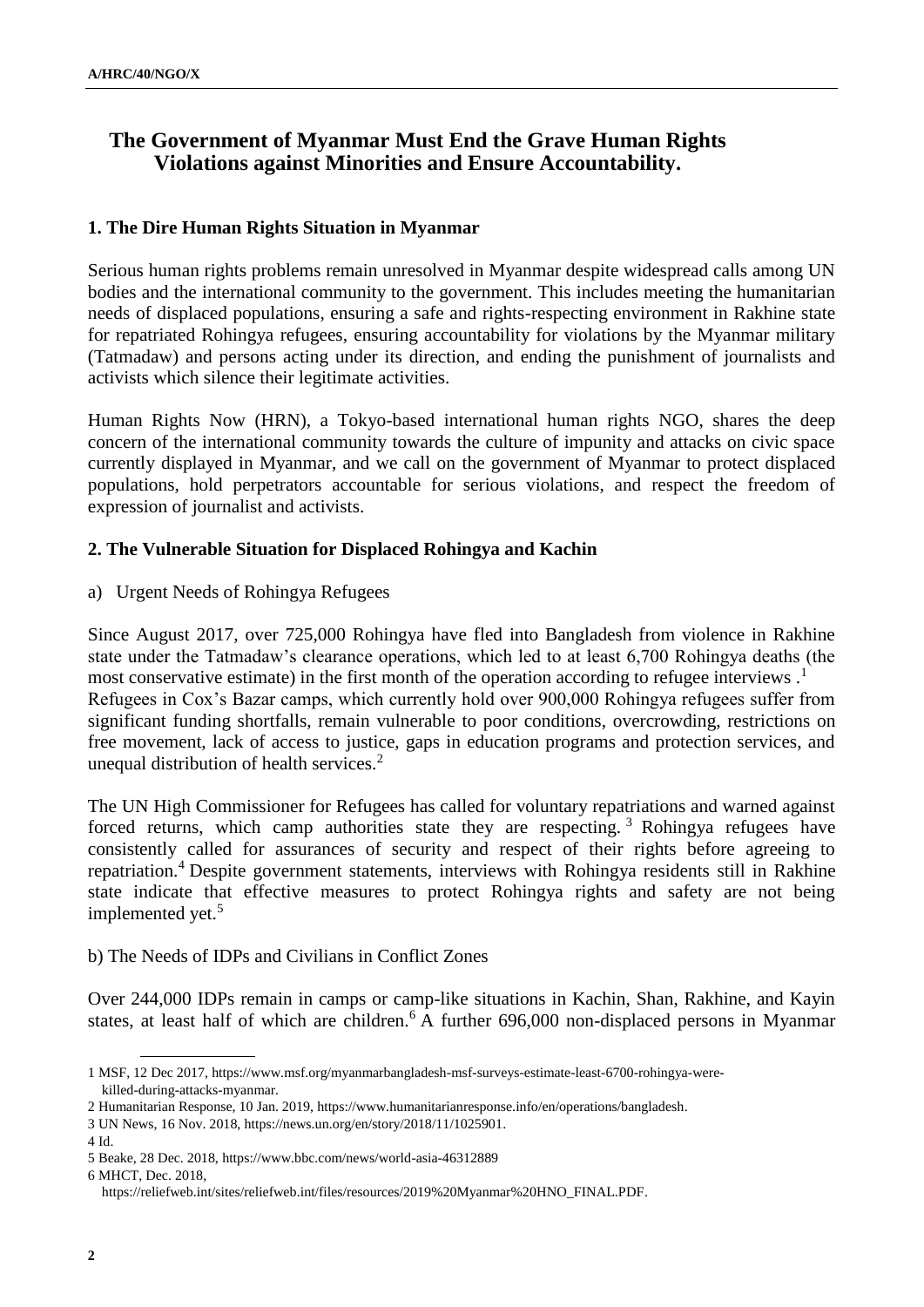$(470,000)$  in Rakhine state) need humanitarian assistance.<sup>7</sup> An estimated 600,000 Rohingya also remain in Rakhine state and are vulnerable to restrictions on movement, continuing discrimination, and potential outbreaks of new violence.<sup>8</sup>

In January 2019, around 6,000 people were newly displaced in Rakhine state due to a Tatmadaw crackdown against the Arakan Army, a Buddhist ethnic Arakan group, after it attacked police forces on January 4.<sup>9</sup> On January 10 the government of Myanmar closed some conflict areas in Rakhine State to humanitarian access, leading the Special Rapporteur for Myanmar Yanghee Lee to respond that "it is vital that assistance is able to reach those who have fled violence, and the Government must immediately reverse its decision not to allow access to all humanitarian organisations," reminding authorities that "blocking humanitarian access is a serious violation of international humanitarian law."<sup>10</sup>

From 18 to 29 January, the UN Special Envoy to Myanmar, Christine Schraner Burgener, visited Myanmar and visited several Rohingya, Hindu, and Arakan IDP camps in Rakhine state.<sup>11</sup> Her visit focused on ending camp restrictions on free movement stating, "Freedom of movement is key for all people and their access to livelihoods."<sup>12</sup>

In Kachin state, despite a recent ceasefire, 168,000 people are in need of humanitarian aid, including 97,000 IDPs, as well as 48,000 in need in northern Shan state due to past conflict in these areas.<sup>13</sup>

## **3. Continuing Impunity and the Need for Accountability for Tatmadaw Violations**

The Independent FFM report, $^{14}$  consistent with journalist and other sources including HRN's own investigative report, <sup>15</sup> reported credible testimony of widespread and systematic violations committed against Rohingya civilians by the Tatmadaw since August 2017.

However, there has been no serious accountability for these violations. Only a few low-ranking soldiers received short sentences for indisputable crimes, such as the execution of 10 Rohingya reported by Reuters, creating significant impunity generally.

Due to the demonstrated inability or unwillingness of the Myanmar government to ensure serious accountability for these violations, the FFM stated that the international community must take the initiative to ensure accountability. It recommended the Security Council refer the situation to the International Criminal Court or create an ad hoc international criminal tribunal.<sup>16</sup>

7 Id.

12 Id.

<sup>8</sup> UN News, 9 Jan. 2019, https://news.un.org/en/story/2019/01/1030072

<sup>9</sup> RFA, 23 Jan. 2019, https://www.rfa.org/english/news/myanmar/un-myanmar-envoy-hears-plight-of-rohingya-01232019162916.html

<sup>10</sup> OHCHR, 18 Jan. 2019, https://www.ohchr.org/EN/NewsEvents/Pages/DisplayNews.aspx?NewsID=24089.

<sup>11</sup> UNIC Yangon, 30 Jan 2019, http://yangon.sites.unicnetwork.org/2019/01/30/on-behalf-of-the-office-of-thesecretary-generals-special-envoy-on-myanmar/.

<sup>13</sup> MHCT, *above*, note 6.

<sup>14</sup> IIFFM on Myanmar, 18 Sept. 2018,

https://www.ohchr.org/en/hrbodies/hrc/myanmarFFM/Pages/ReportoftheMyanmarFFM.aspx.

<sup>15</sup> HRN, 18 Apr. 2018, http://hrn.or.jp/eng/news/2018/04/12/rohingya-camps-report/

<sup>16</sup> IIFFM on Myanmar, *above*, note 14, para. 105.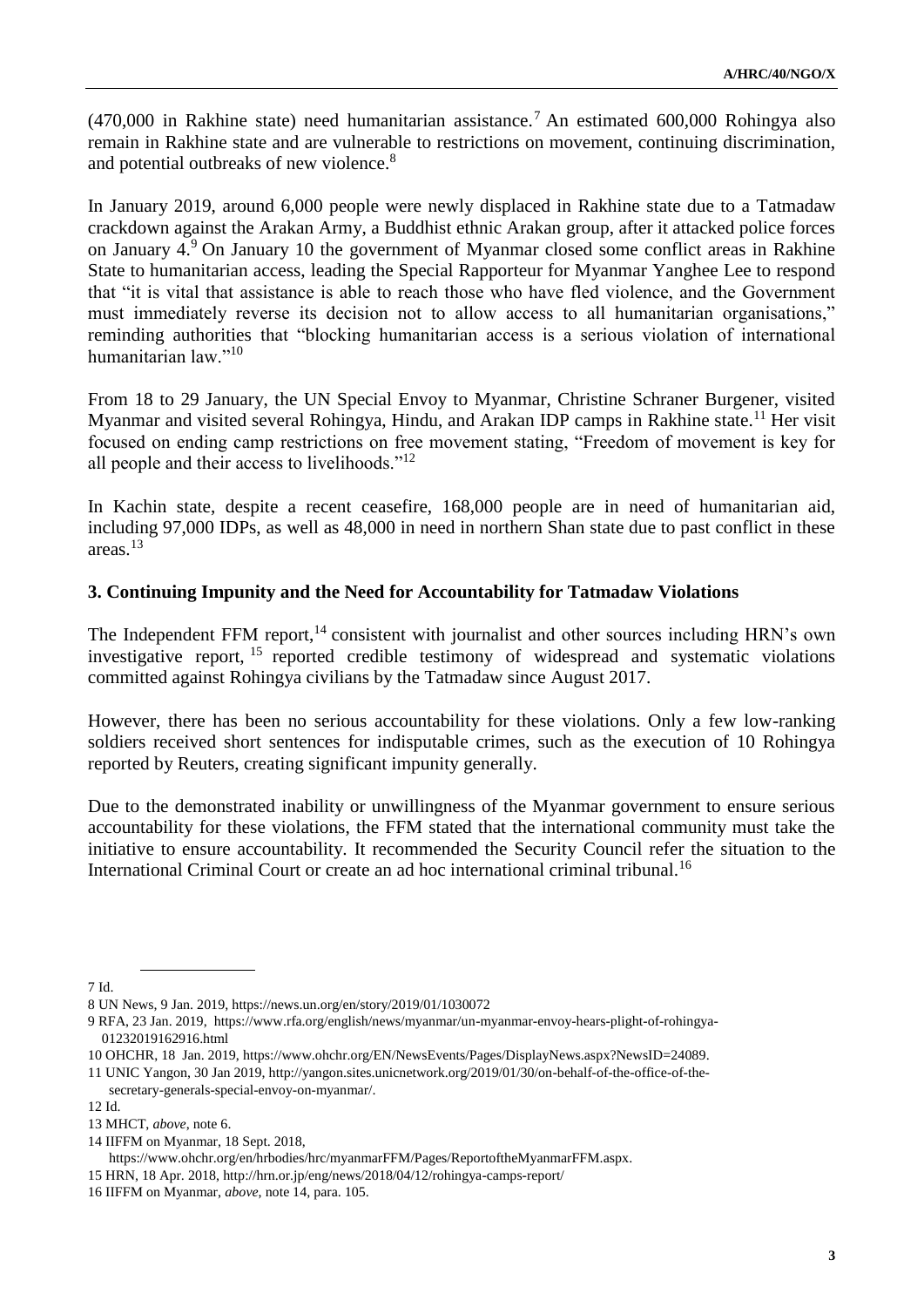## **4. Threats to Myanmar's Civic Space**

Activists and journalists in Myanmar have been subjected to criminal punishment for their statements regarding Tatmadaw violations, which violates their right to freedom of expression, silences legitimate criticism, and threatens civic space in Myanmar.

a) Three Kachin Activists Imprisoned for Defamation

On 7 December 2018, Nang Pu, Zau Jet, and Lum Zawng, a former student of Peace Law Academy which HRN supported from 2007 to 2013, were convicted of criminal defamation against the Tatmadaw and received six month sentences after calling on it in April 2018 to end the Kachin conflict and allow safe passage out for about 2000 Kachin civilians trapped in a conflict zone at the time.<sup>17</sup> Special Rapporteur Lee stated that it is "wholly unacceptable" that the three were "sent to jail merely for making statements about the military's actions" and that she is "seriously concerned by the continual shrinking of the civic space in Myanmar, and the culture of fear that now exists."<sup>18</sup>

### b) Convicted Myanmar Journalists Have Lost Their Latest Appeal

On 11 January 2019, the Reuters journalists Wa Lone and Kyaw Soe Oo lost their appeal to their September 2018 conviction to a seven year sentence for allegedly handling state secrets, despite evidence of a police set-up and the burden of proof being inappropriately placed on the defendants.<sup>19</sup> At the time of their arrest, the journalists had just reported on Rohingya executions under the Tatmadaw's direction, establishing a link between their report and punishment. The case may still be appealed to the Supreme Court.

Cases such as these indicate a shrinking civic space in Myanmar as activists and journalists are silenced and intimidated out of fear of criminal punishment.

## **5. The Government of Myanmar Must End the Grave Human Rights Violations and Impunity in Myanmar**

HRN shares the grave concern of the international community with the serious human rights abuses that have occurred and continue to occur due to actions of the Myanmar government and Tatmadaw. We call for immediate and effective measures to protect displaced Rohingya, Kachin, and other persons; ensure accountability for gross violations of international criminal law; and defend civic space in Myanmar. To these ends, HRN makes the following recommendations.

To the government of Myanmar:

- Respect the freedom of movement and other rights of IDPs.
- Ensure access to humanitarian assistance to all IDPs.
- Follow the recommendations of the Independent FFM report, the Advisory Commission on Rakhine State's report,<sup>20</sup> and reports by special rapporteurs to Myanmar.
- Take necessary reforms to ensure that members of the Tatmadaw and persons acting under its direction may be held accountable for serious violations.

<sup>17</sup> Myanmar Times, 9 Dec. 2018, https://www.mmtimes.com/news/kachin-activists-imprisoned-peaceful-protest.html

<sup>18</sup> OHCHR, 11 Dec. 2018, https://www.ohchr.org/en/NewsEvents/Pages/DisplayNews.aspx?NewsID=24007.

<sup>19</sup> Thu Thu Aung & McPherson, Reuters, 11 Jan. 2019, https://www.reuters.com/article/us-myanmar-

journalists/myanmar-court-rejects-appeal-by-jailed-reuters-reporters-idUSKCN1P50HL.

<sup>20</sup> ACRS, Aug. 2017, http://www.rakhinecommission.org/.